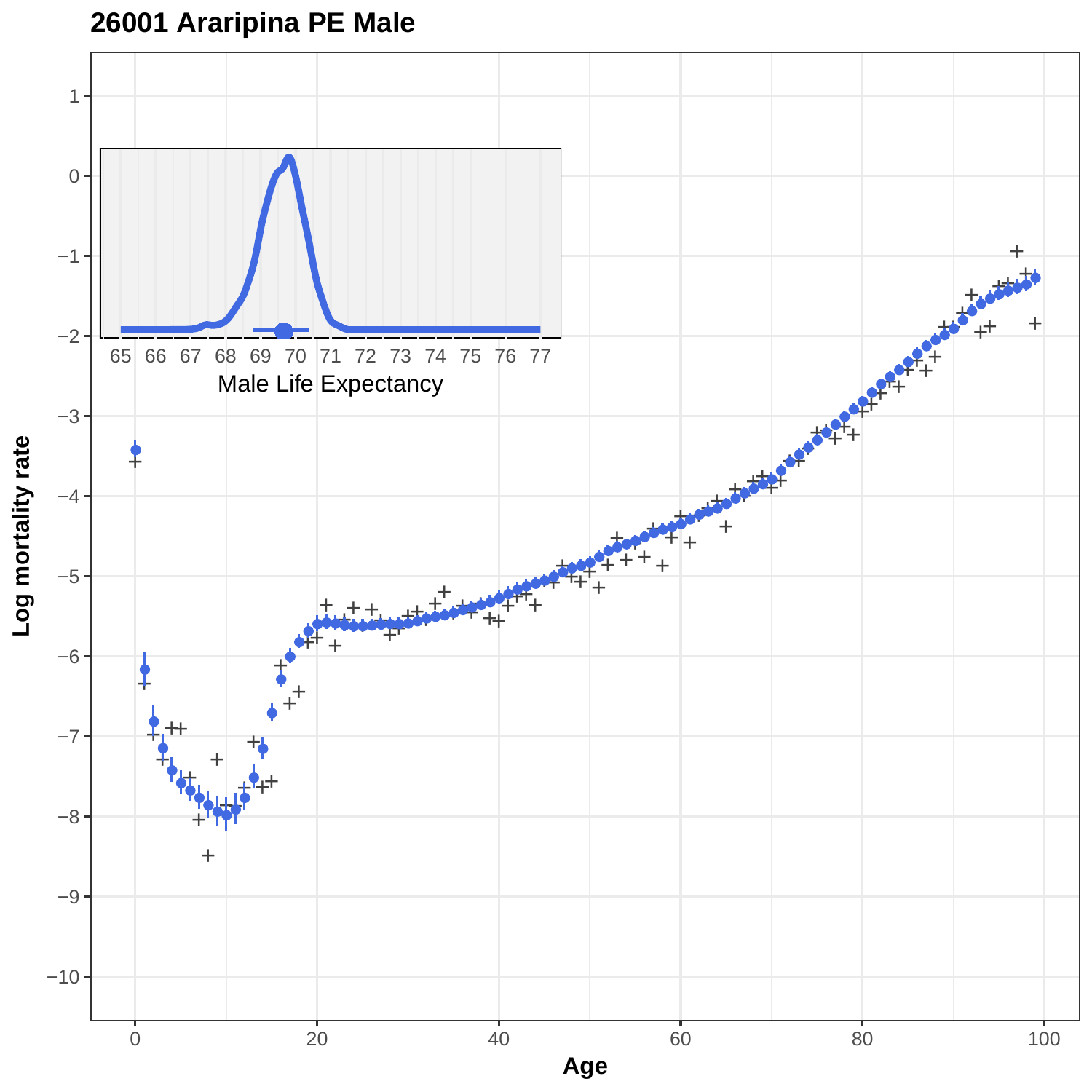**26002 Salgueiro PE Male**

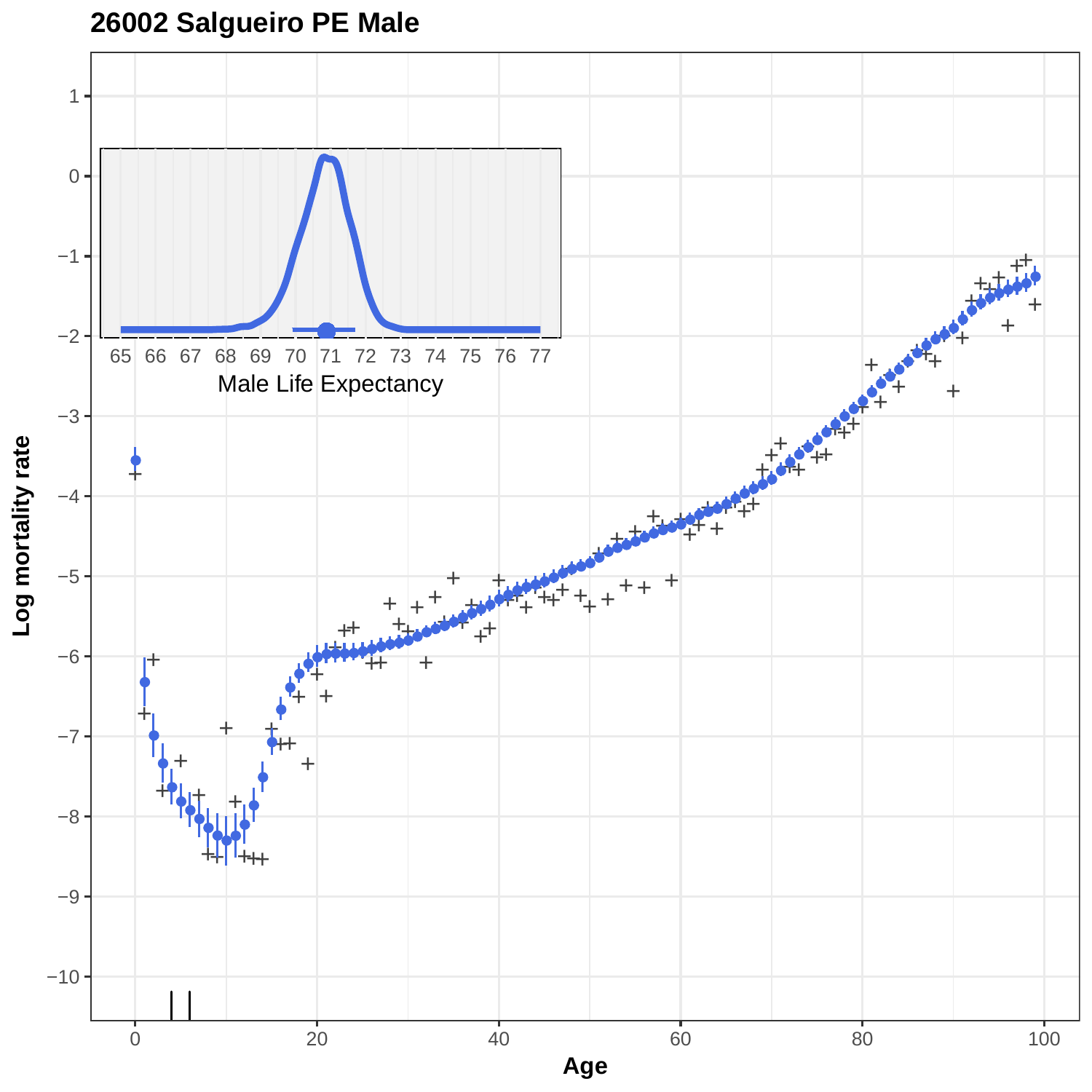

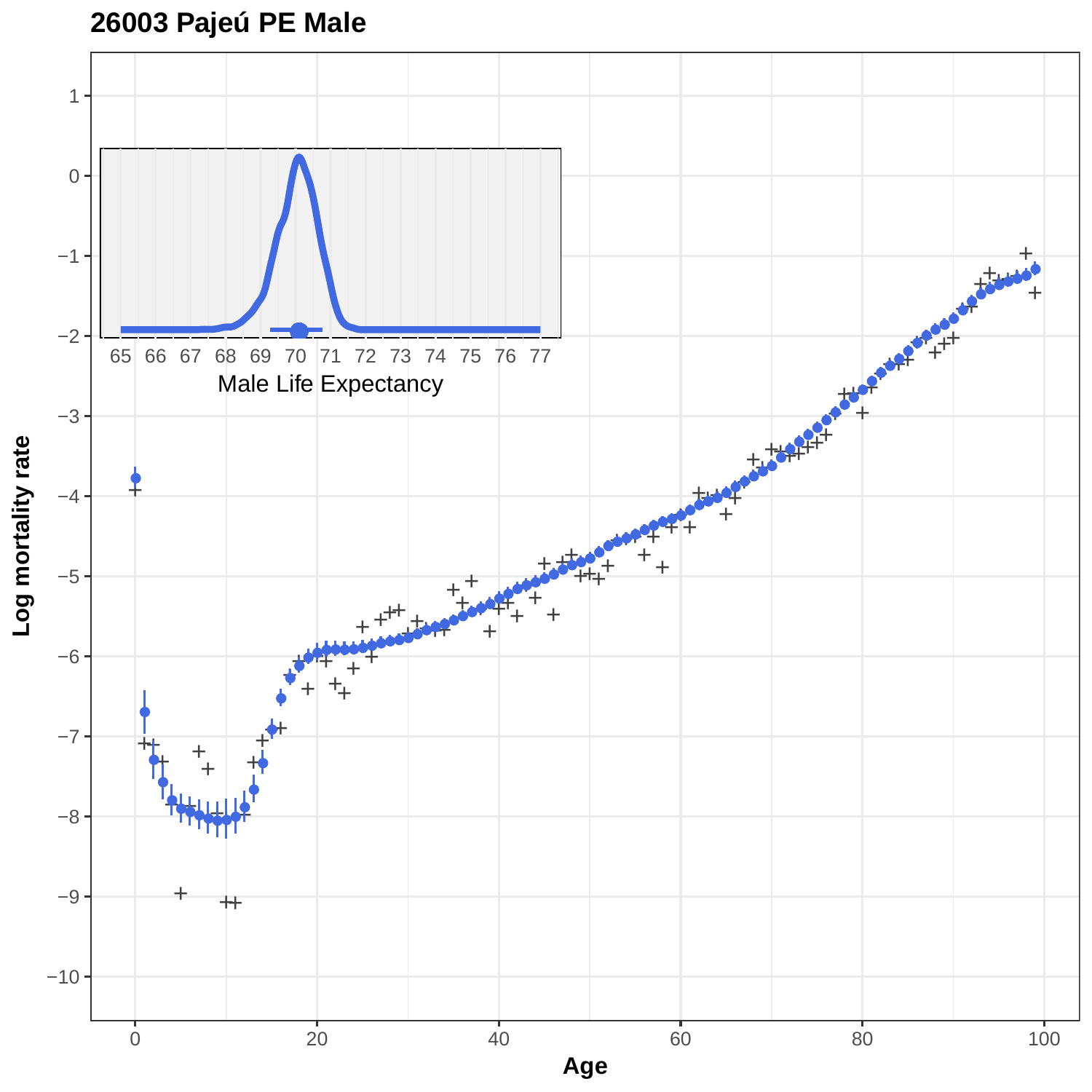

**26004 Sertão do Moxotó PE Male**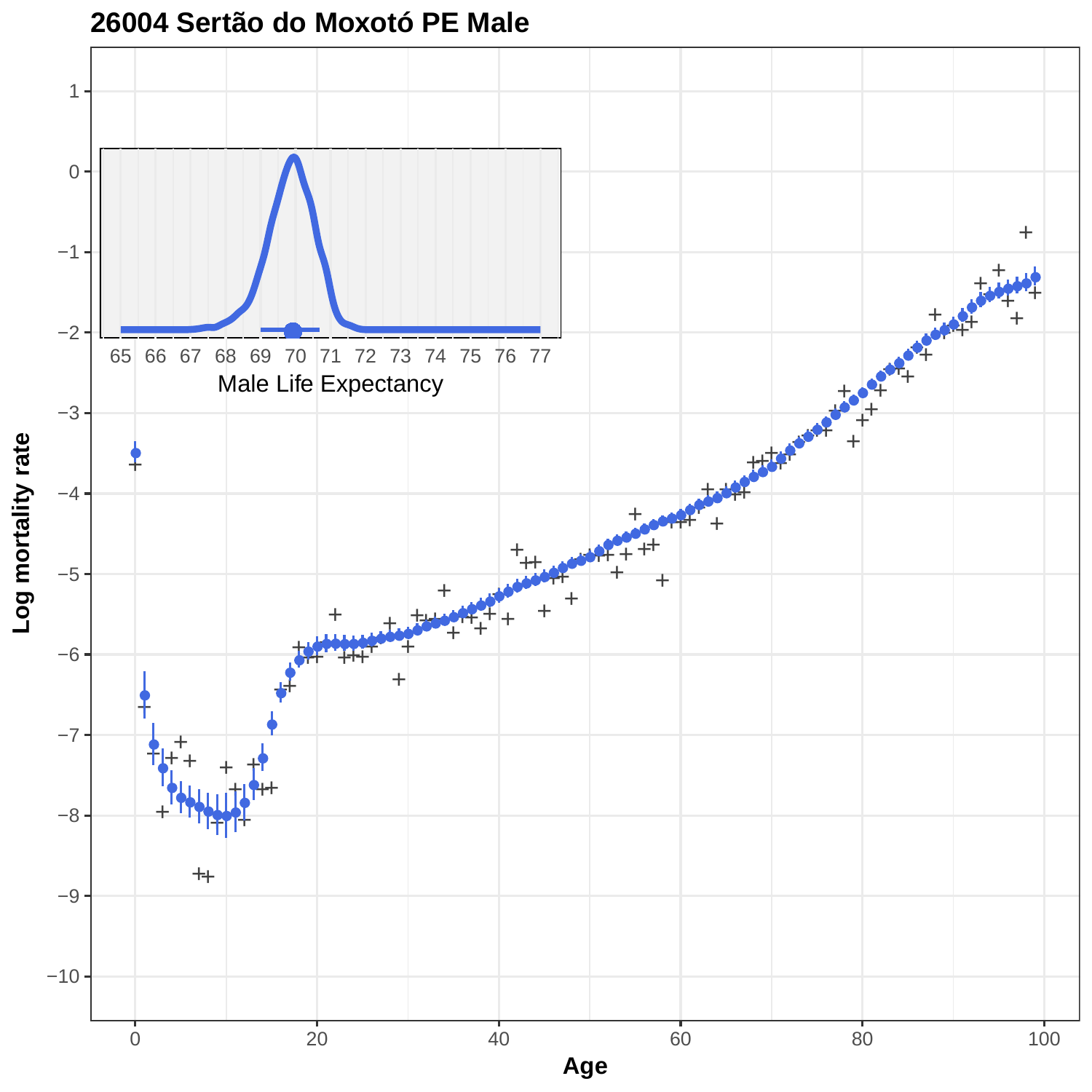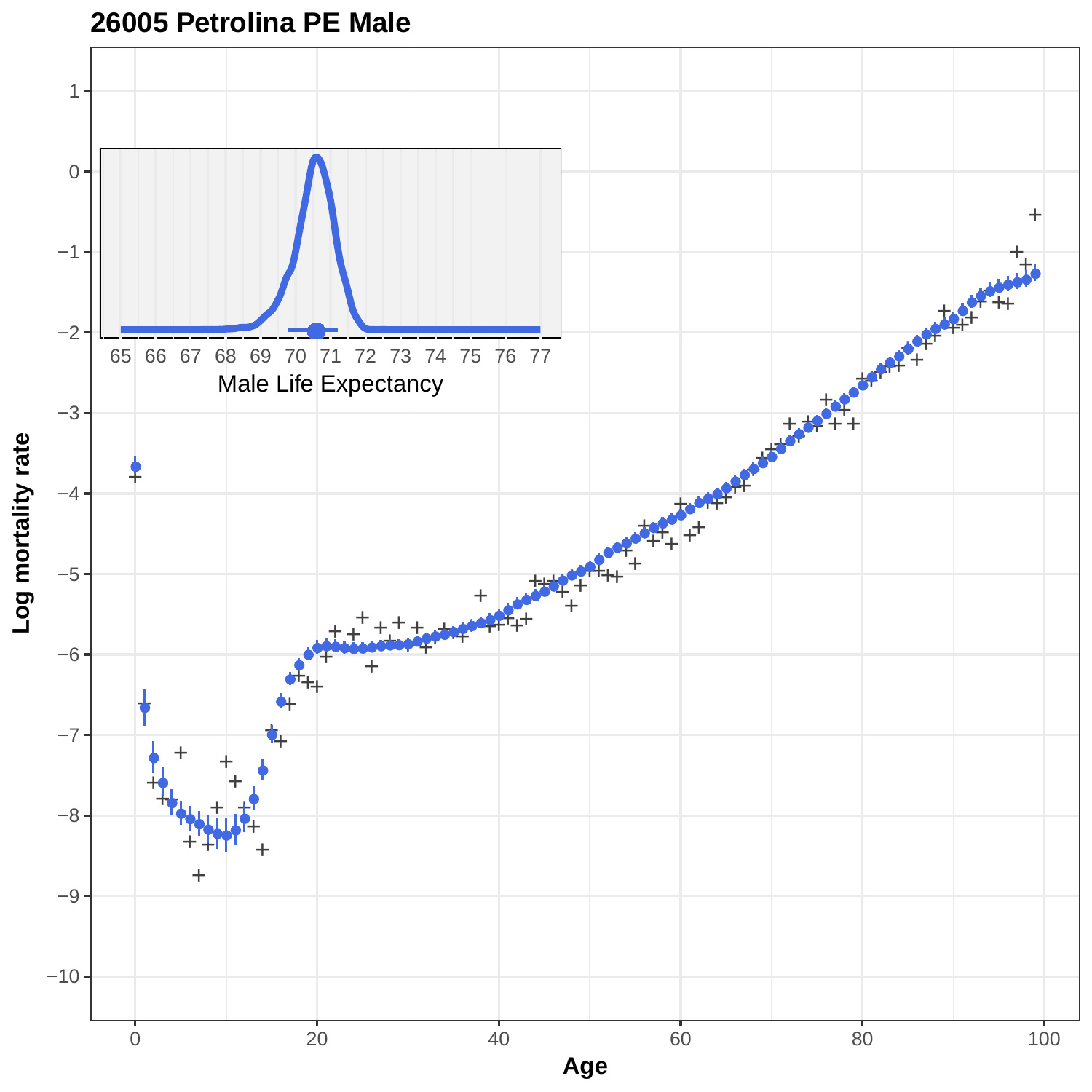# **26006 Itaparica PE Male**

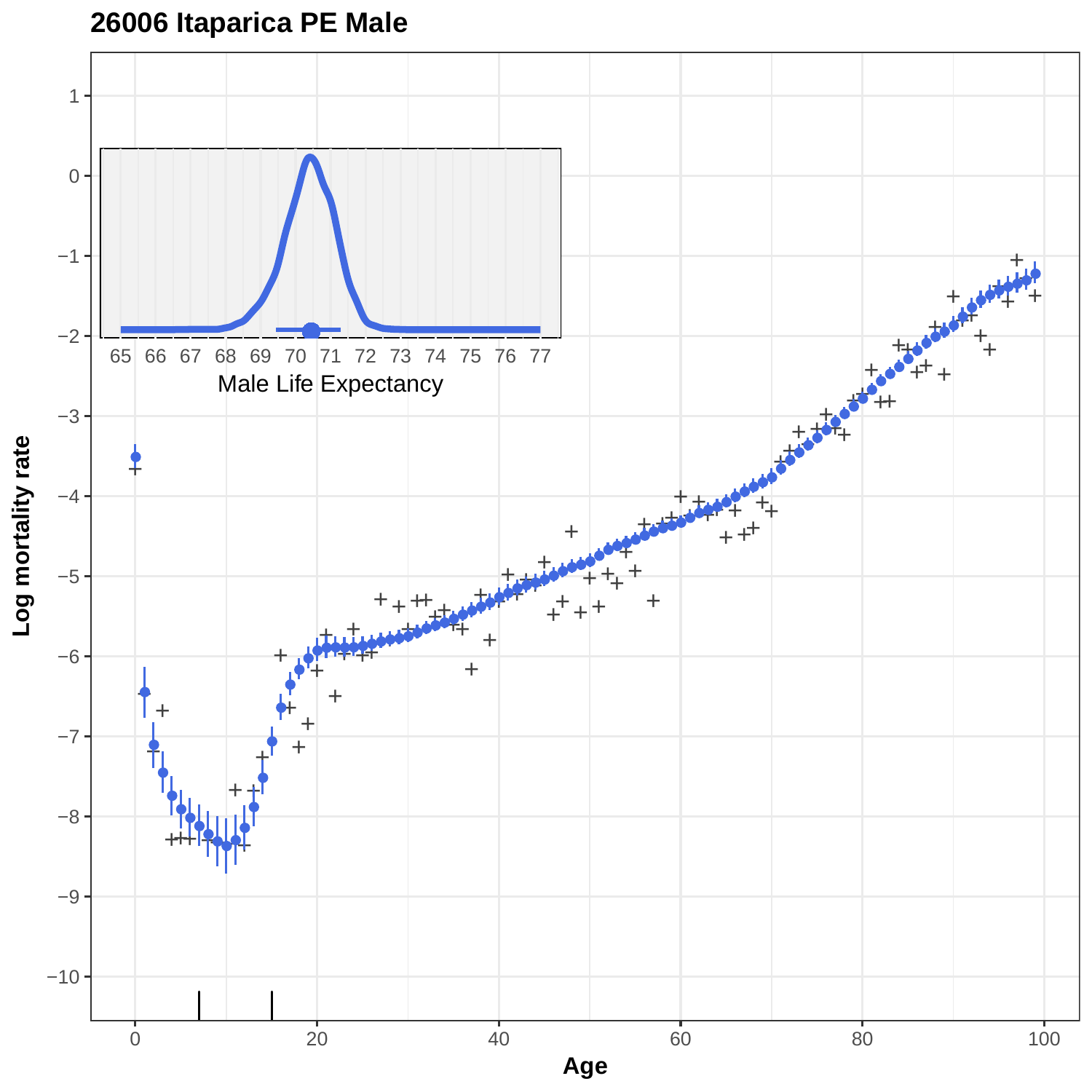

### **26007 Vale do Ipanema PE Male**

**Log mortality rate**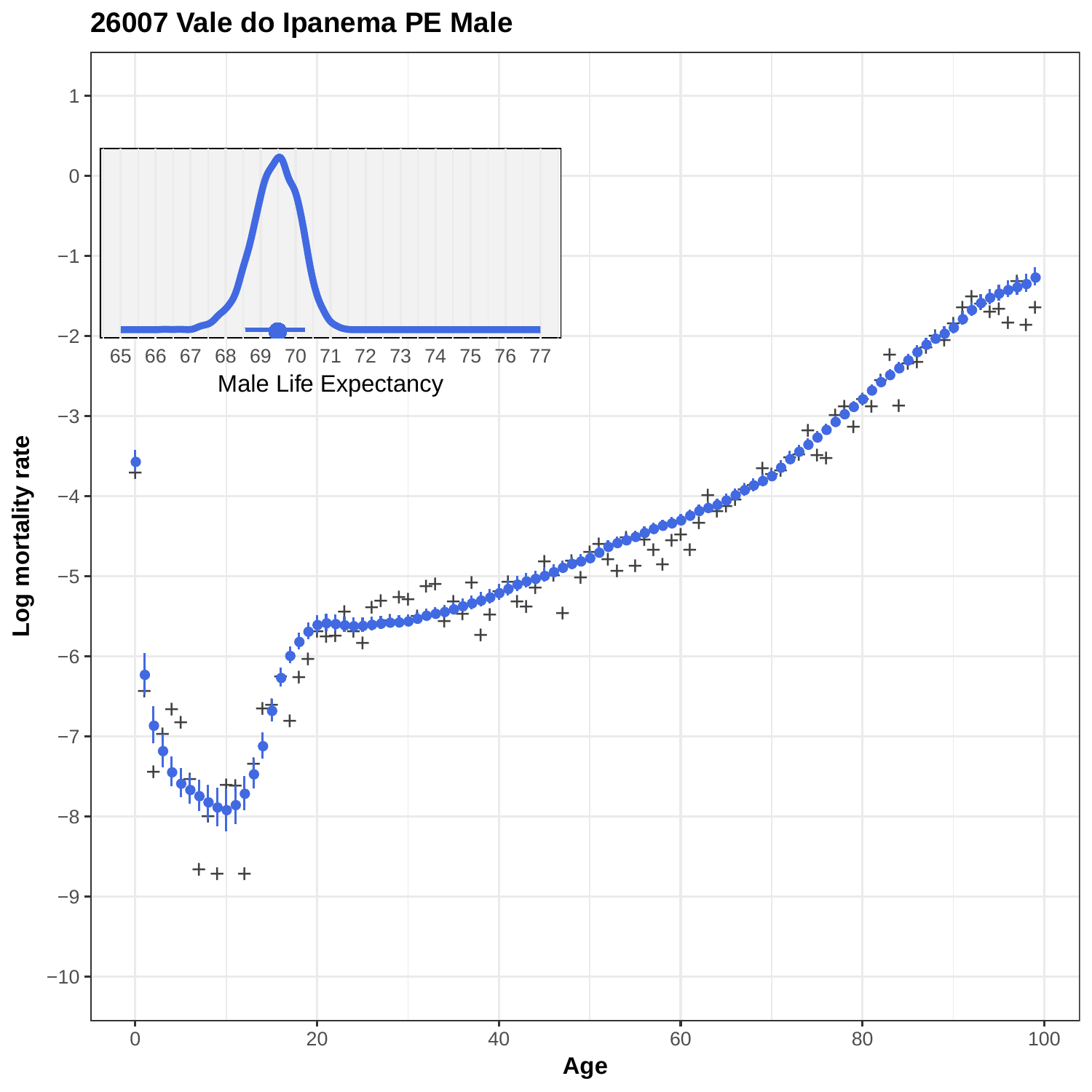**26008 Vale do Ipojuca PE Male**

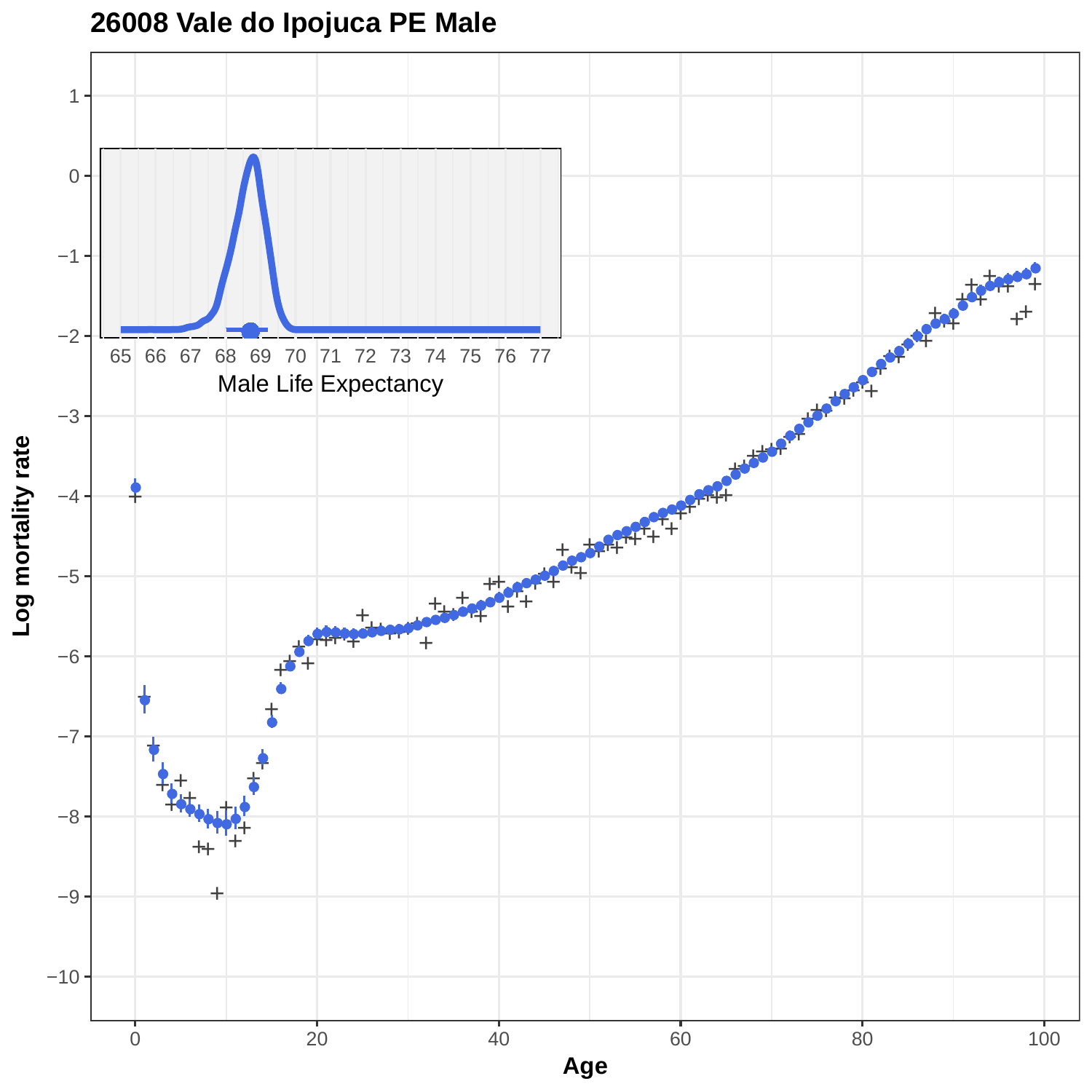

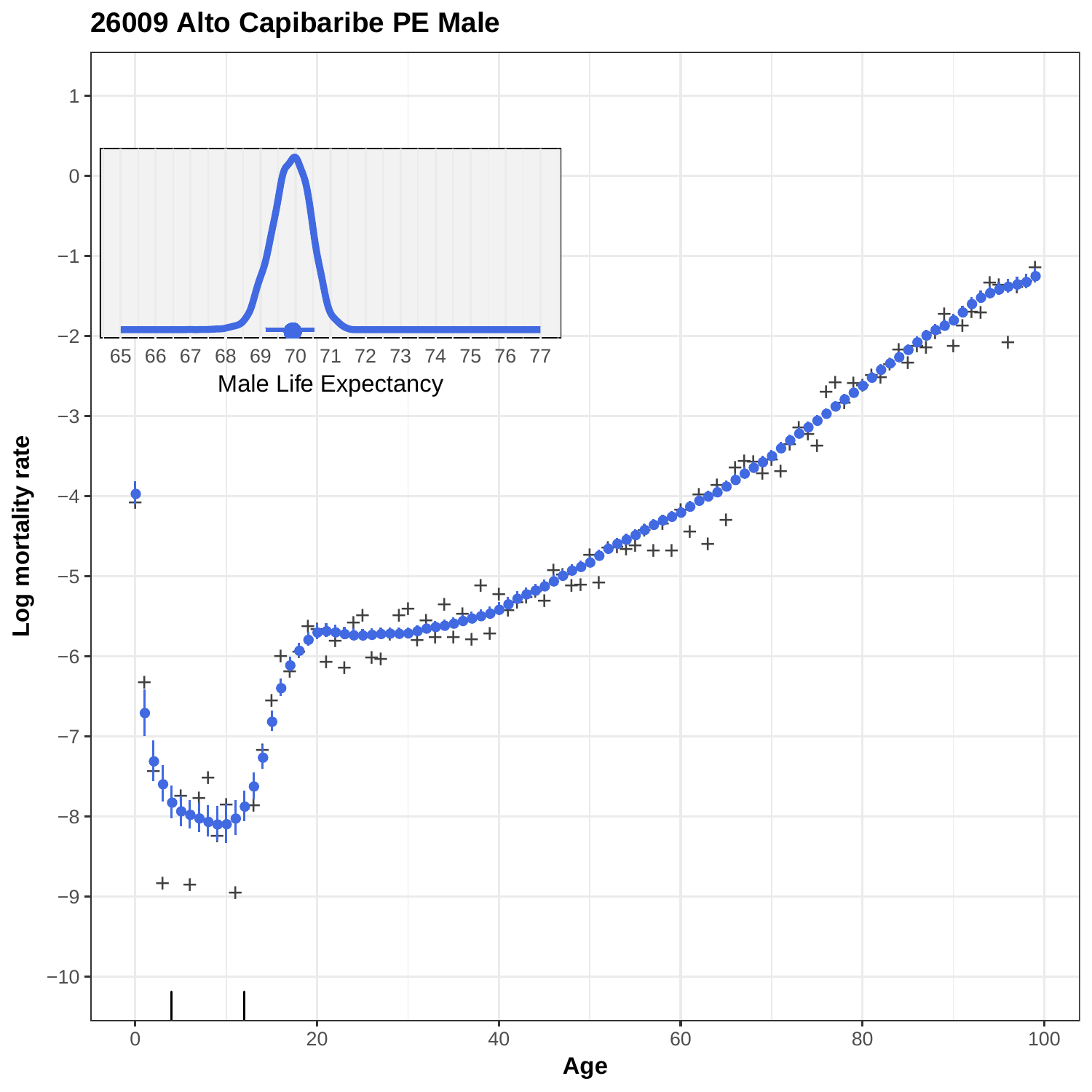

# **26010 Médio Capibaribe PE Male**

**Log mortality rate**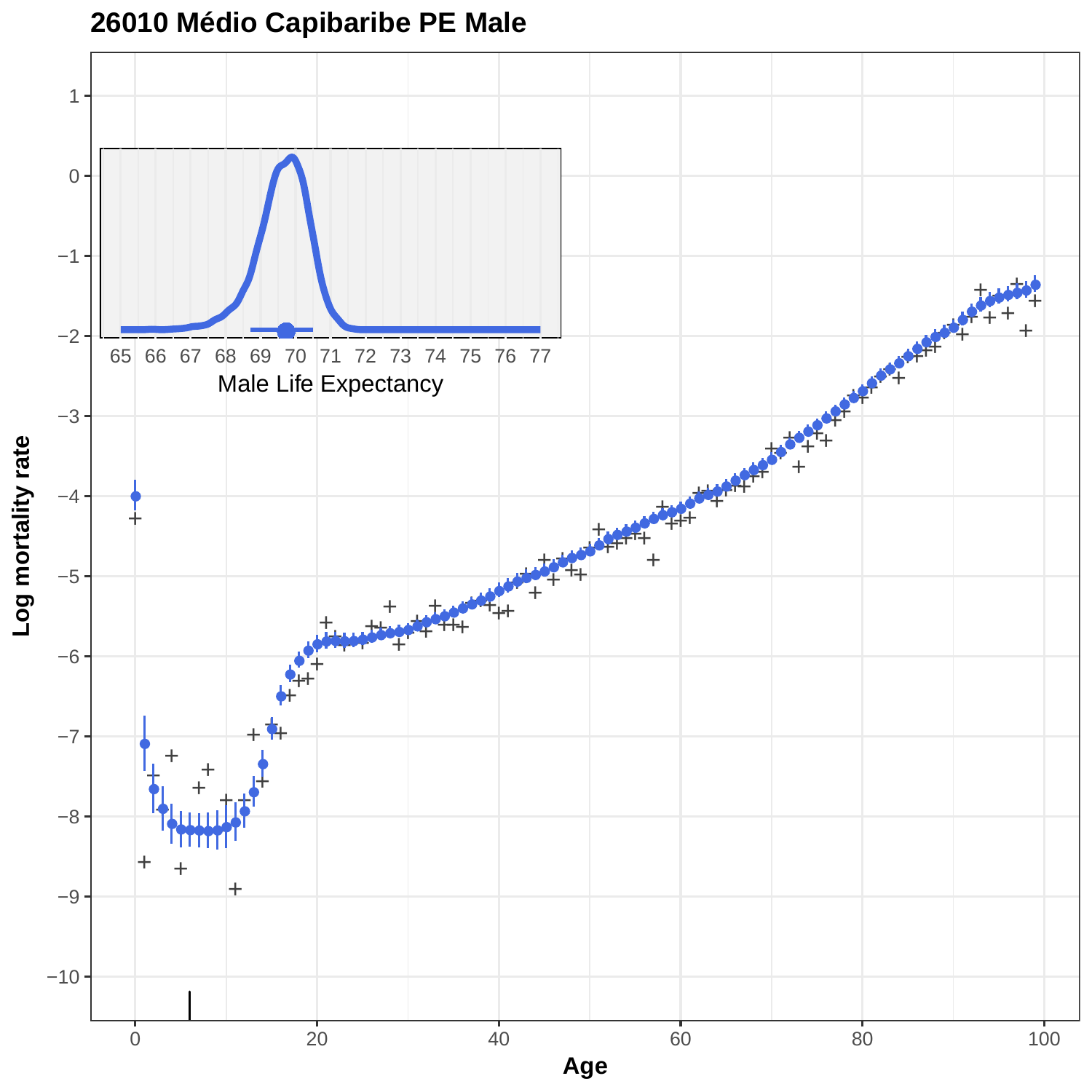

**26011 Garanhuns PE Male**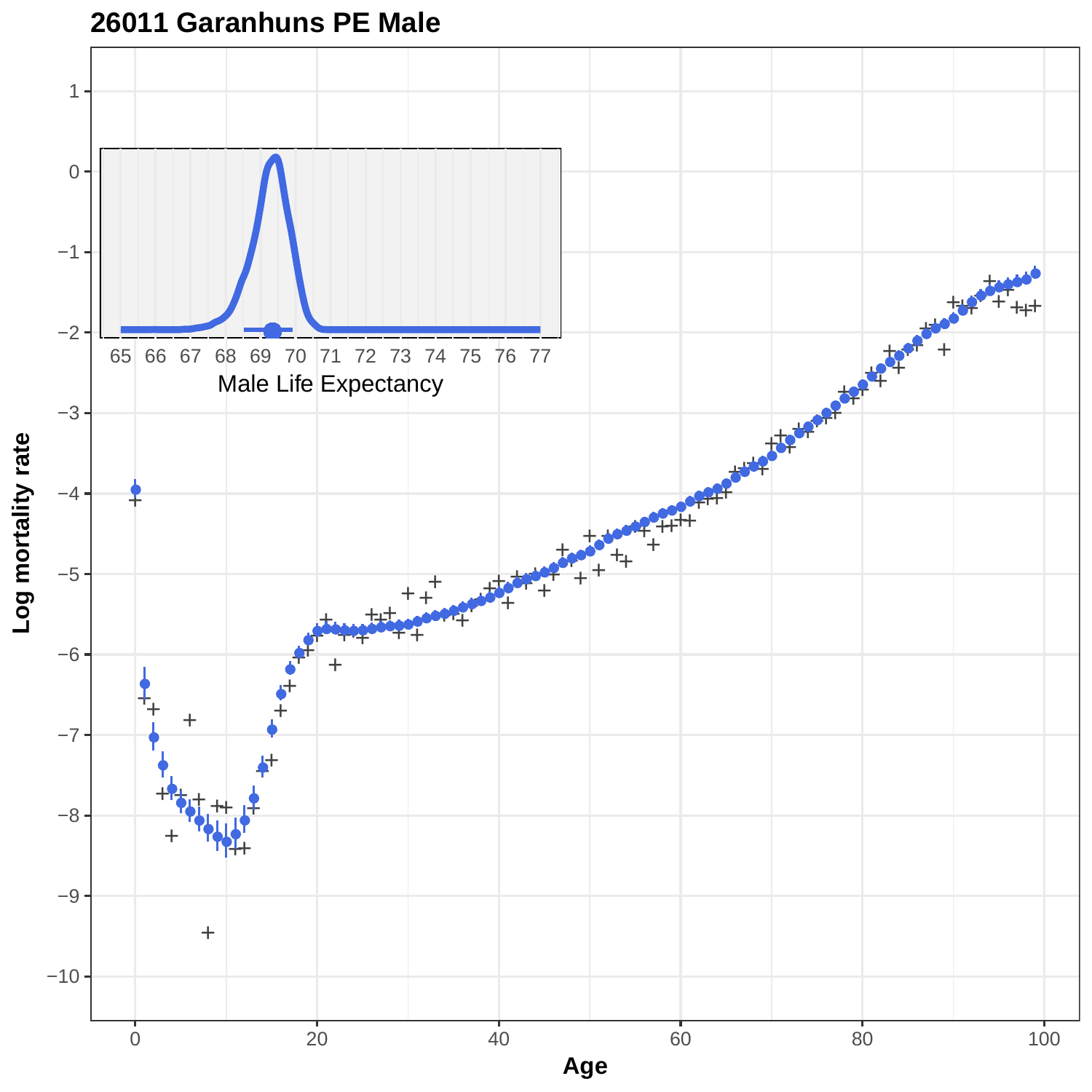

### **26012 Brejo Pernambucano PE Male**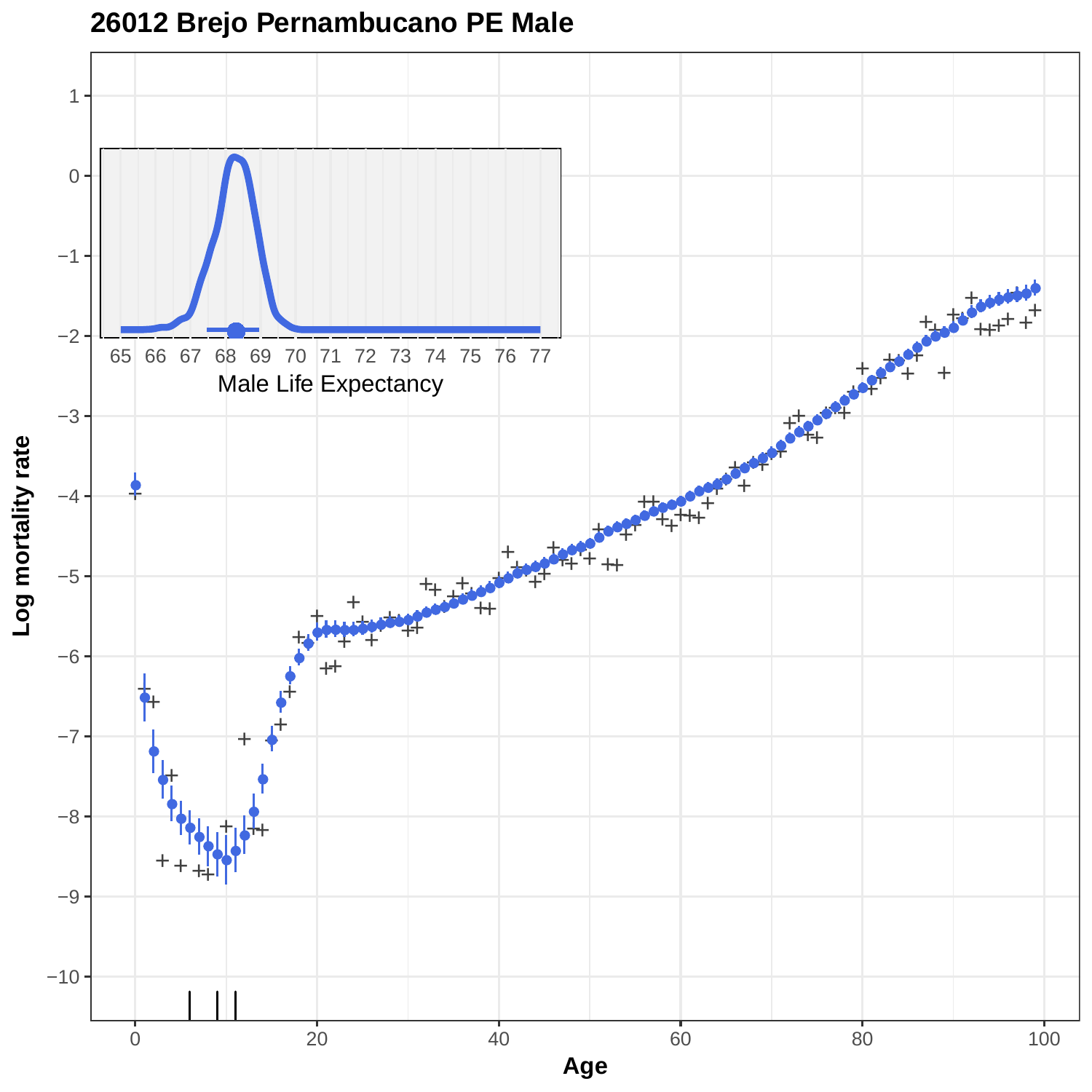

#### **26013 Mata Setentrional Pernambucana PE Male**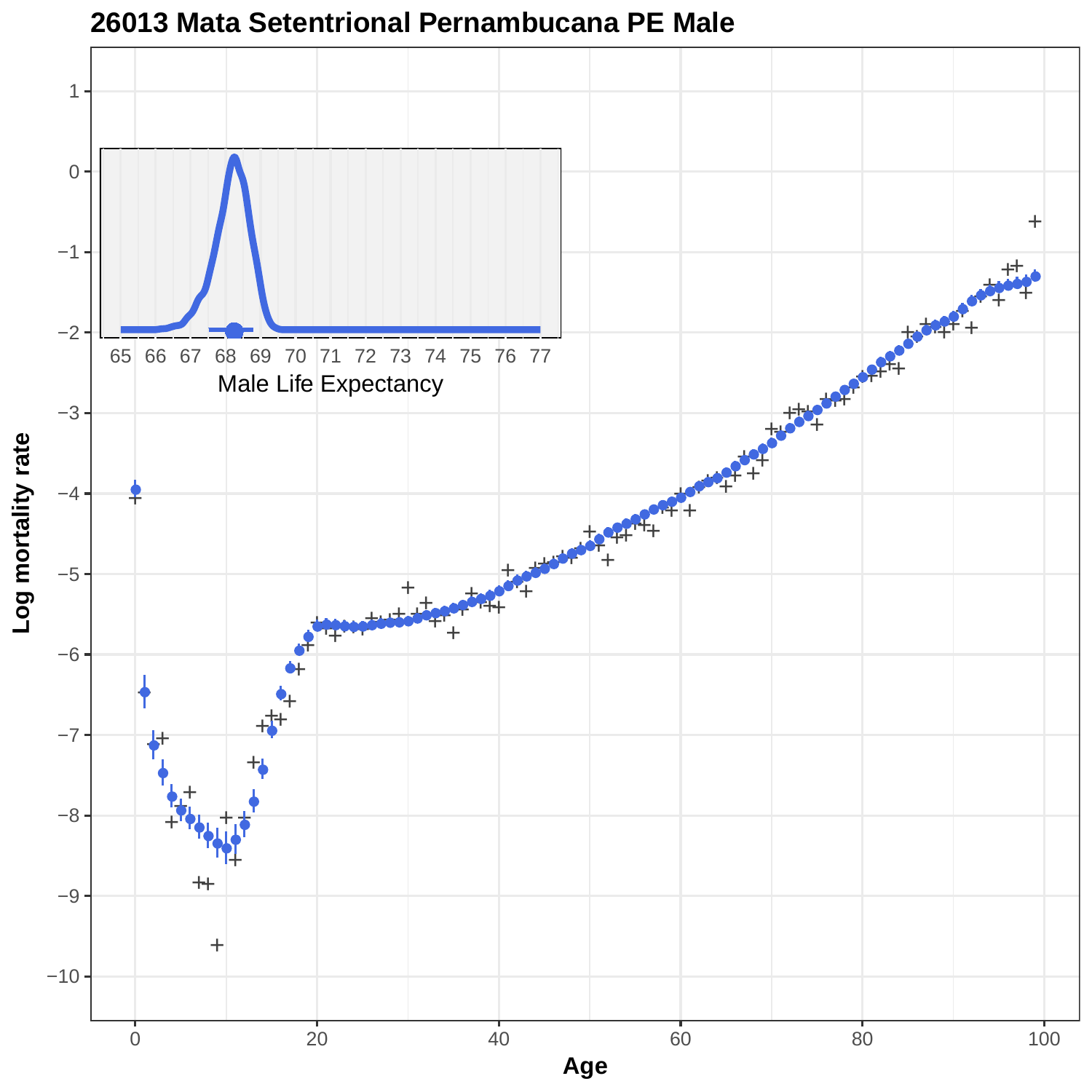

**26014 Vitória de Santo Antão PE Male**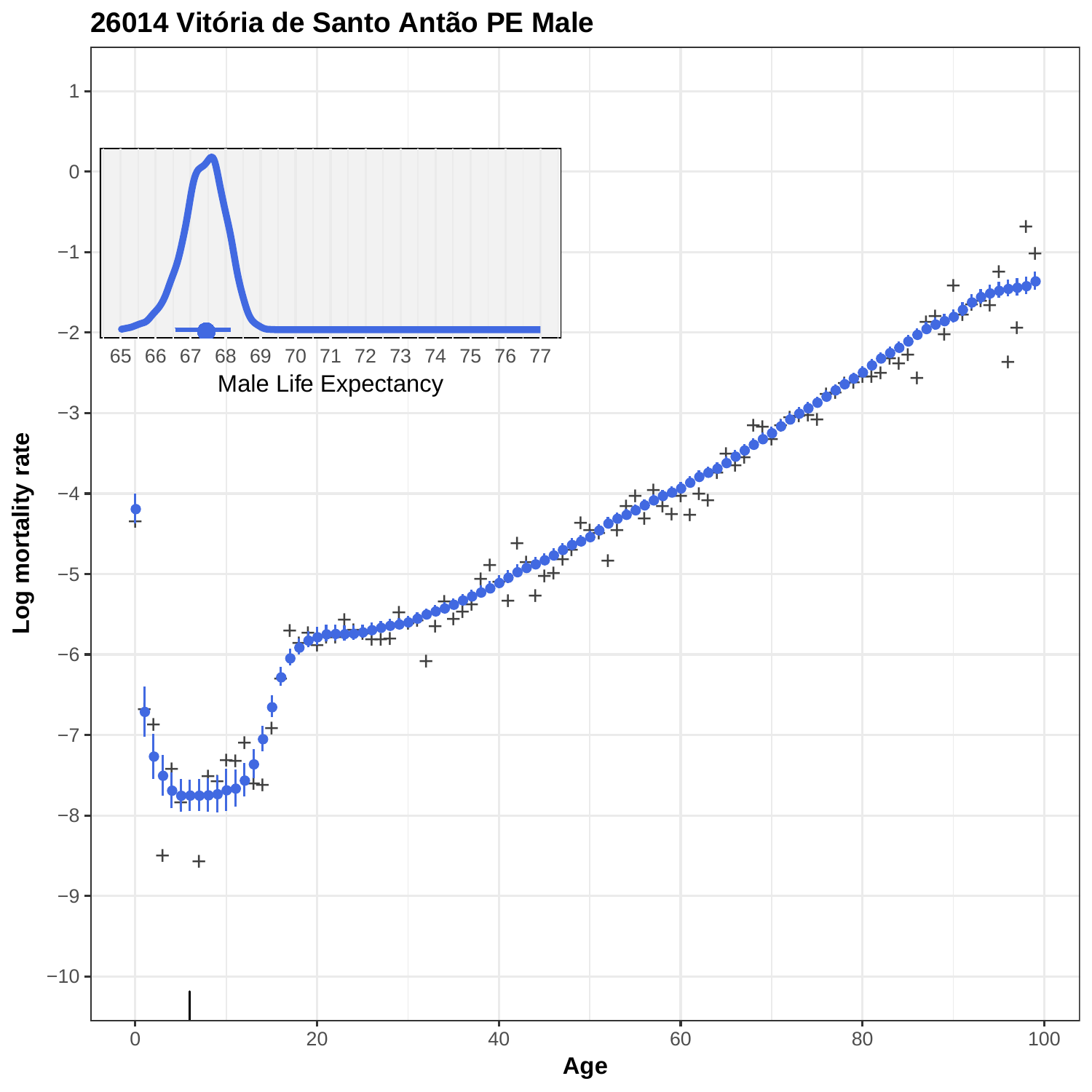

**26015 Mata Meridional Pernambucana PE Male**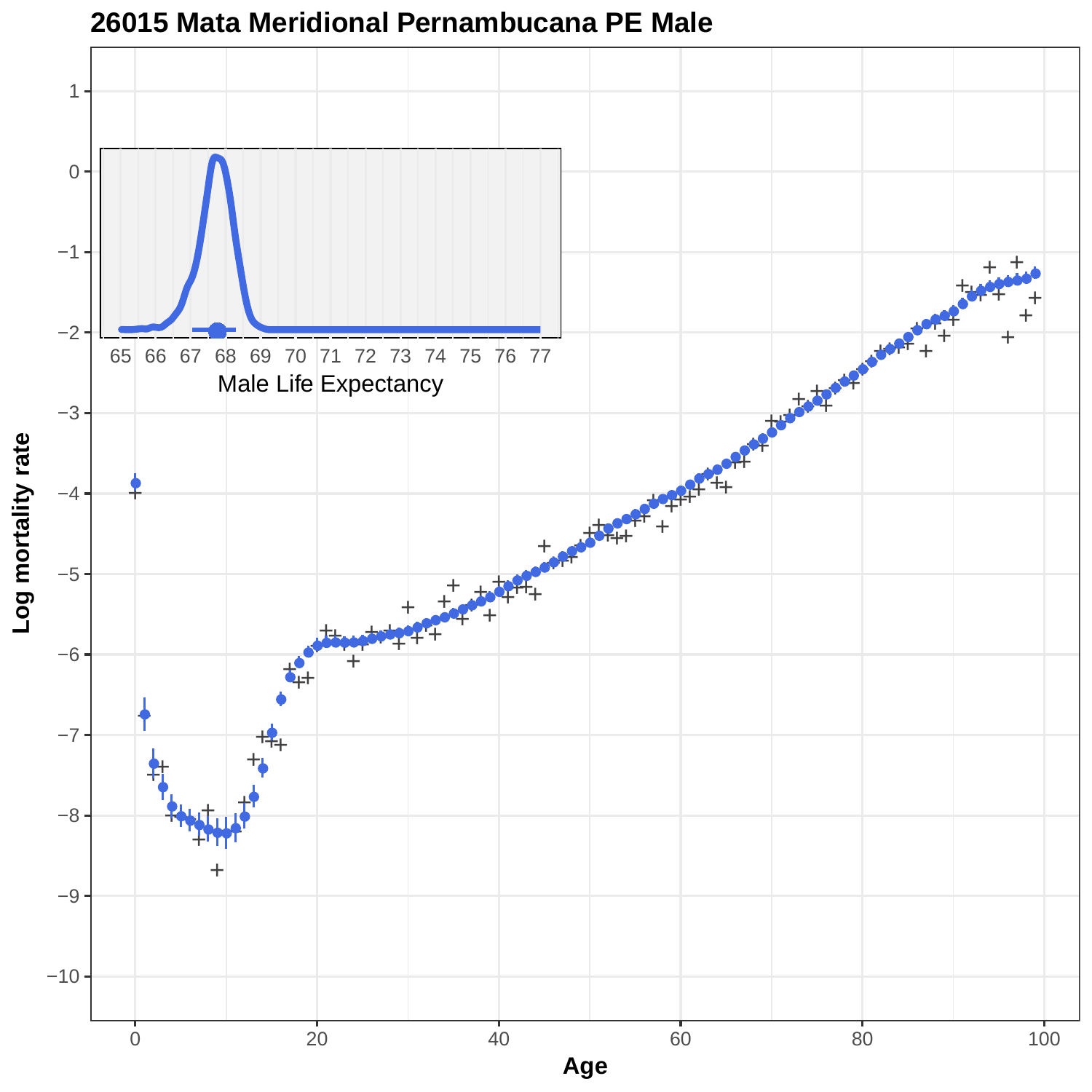

### **26016 Itamaracá PE Male**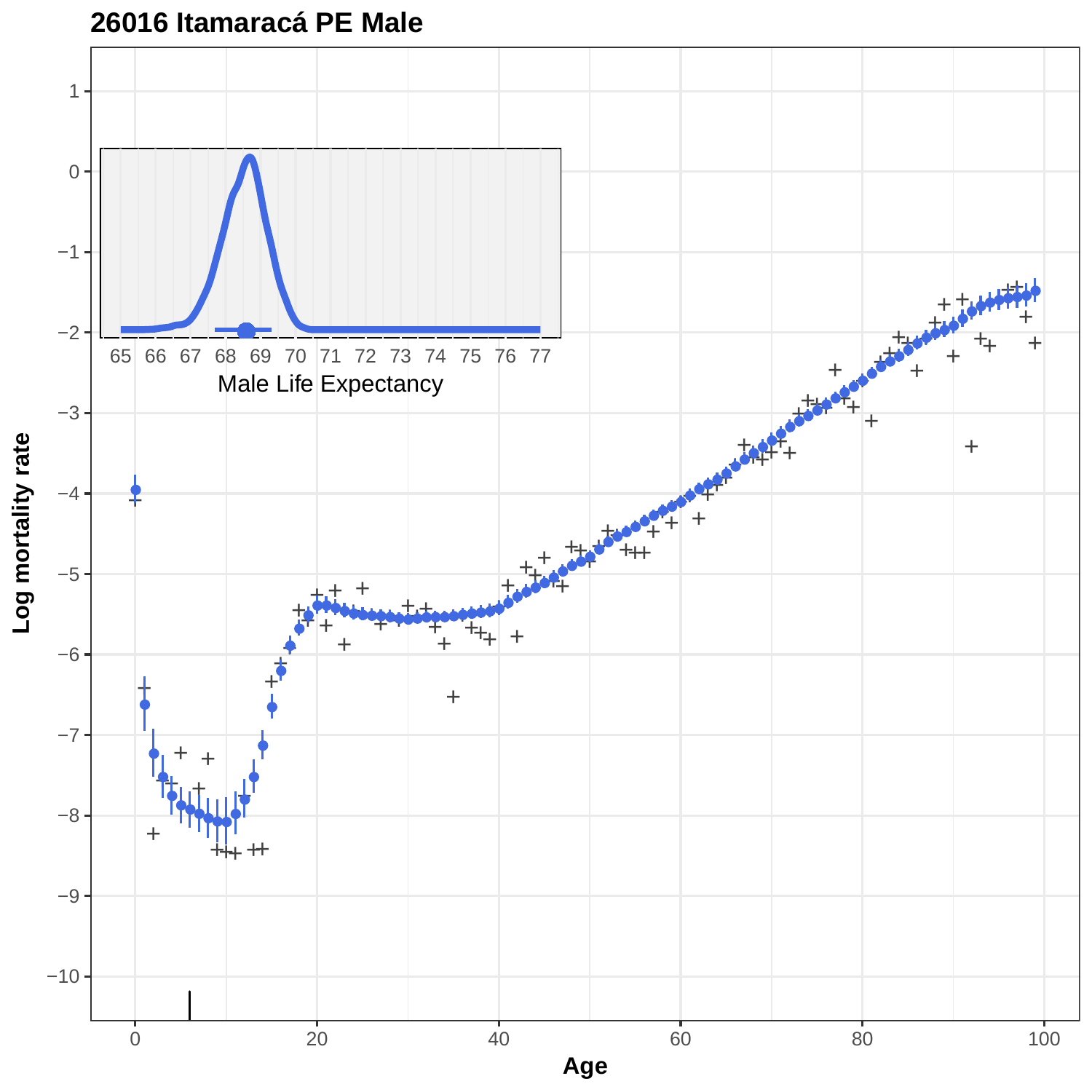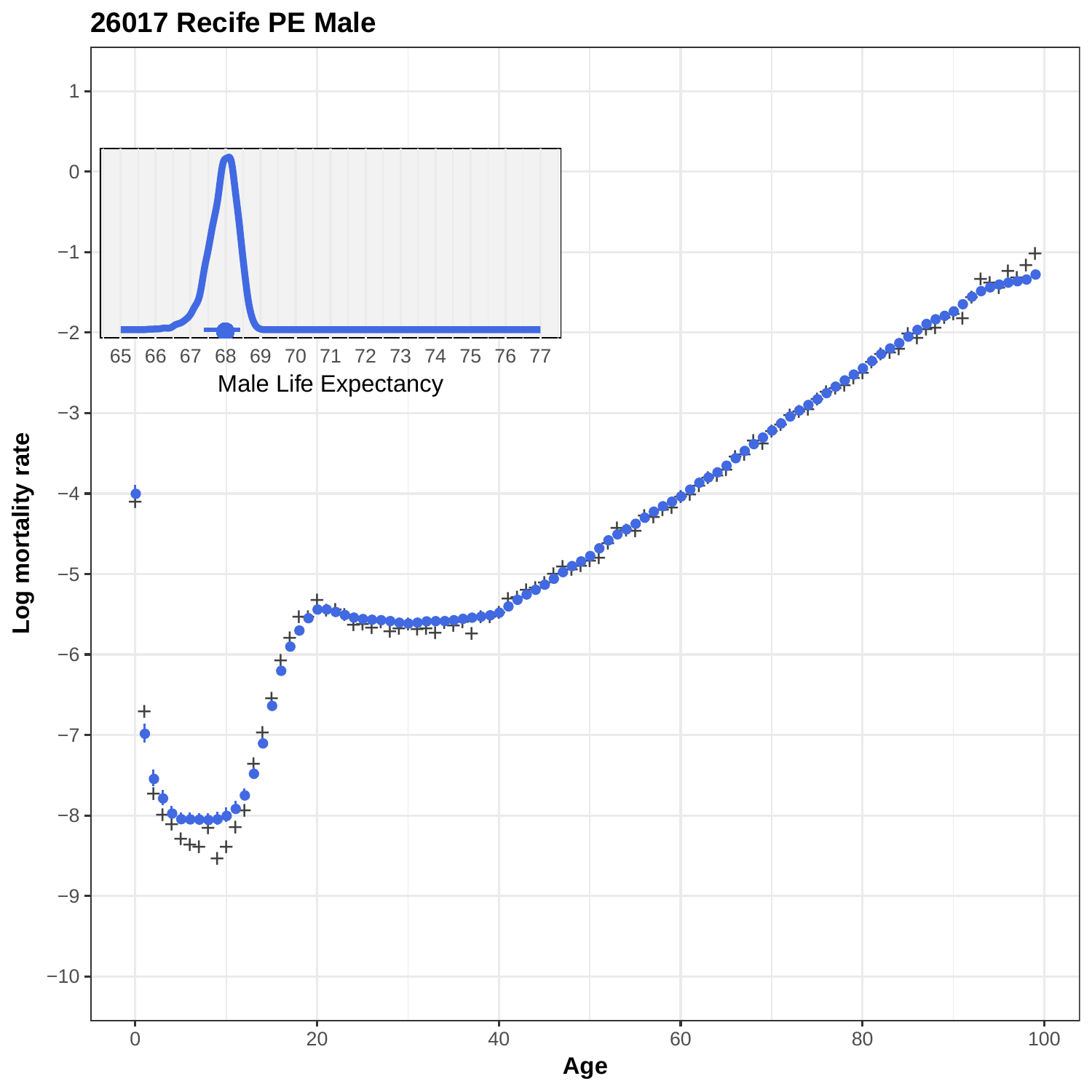# **26018 Suape PE Male**